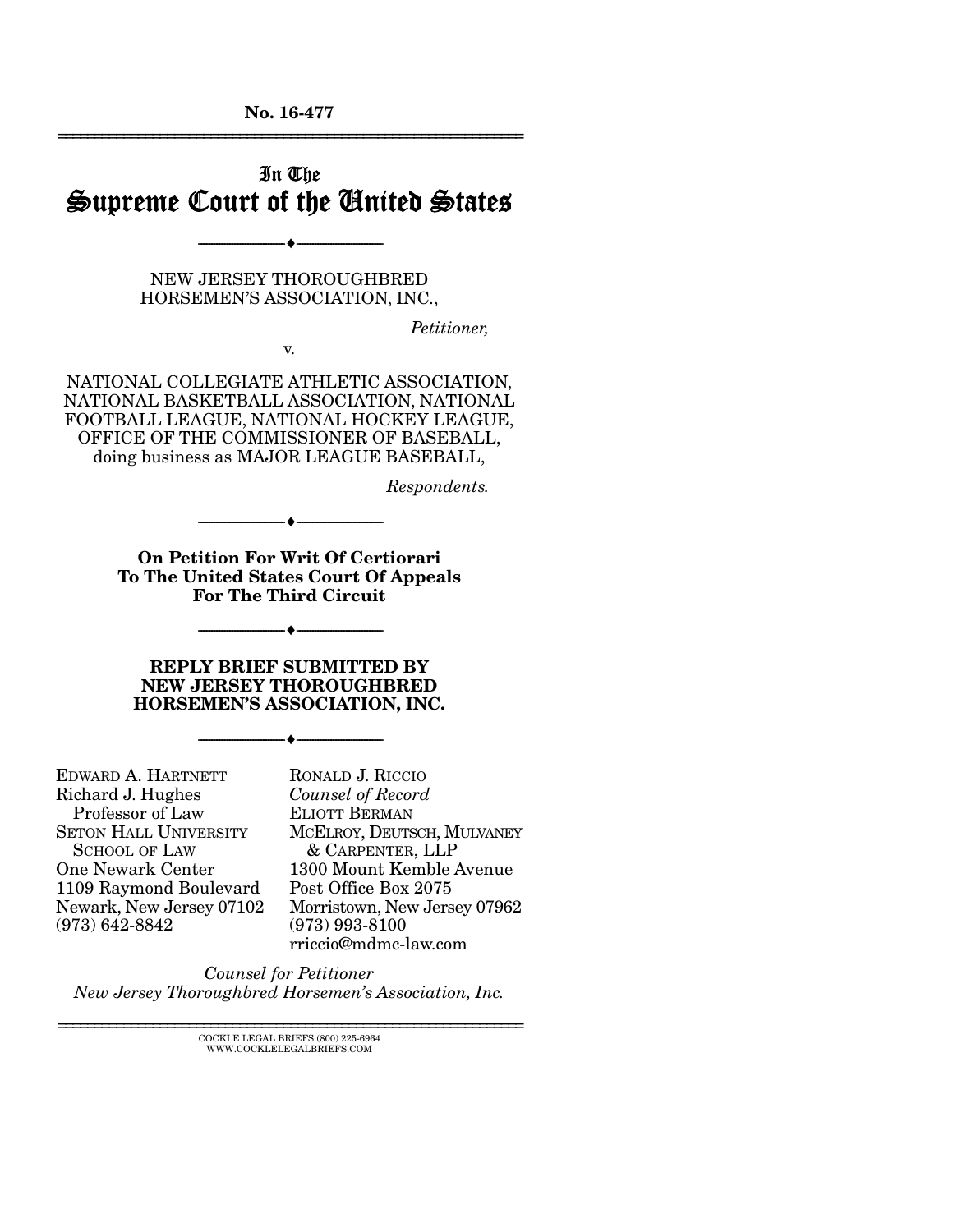# TABLE OF CONTENTS

Page

| I. THIS IS NOT AN ORDINARY PREMP-   | 9. |
|-------------------------------------|----|
| II. THIS CASE PRESENTS AN IMPORTANT |    |
| III. CERTIORARI SHOULD BE GRANTED   |    |
|                                     |    |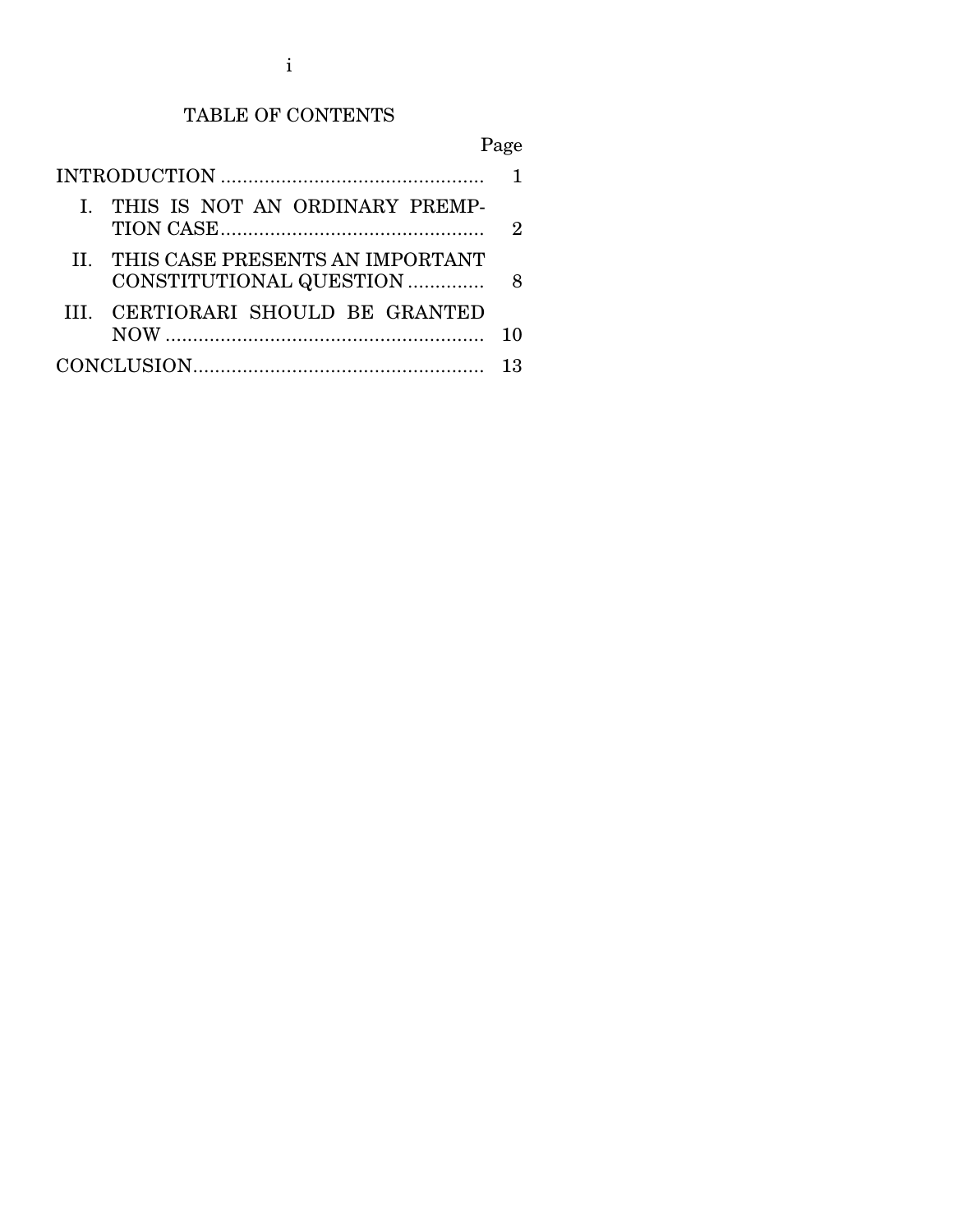## TABLE OF AUTHORITIES

## Page

### CASES

| Armstrong v. Exceptional Child Ctr., Inc., 135   |
|--------------------------------------------------|
| Conant v. Walters, 309 F.3d 629 (9th Cir. 2002)9 |
|                                                  |
|                                                  |
| M'Culloch v. Maryland, 17 U.S. 316 (1819)3       |
| NCAA v. Governor of N.J., 730 F.3d 208 (3d Cir.  |
| National Federation of Independent Business v.   |
| New York v. United States, 505 U.S. 144          |
| Petersburg Cellular P'ship v. Nottoway County,   |
| <b>CONSTITUTIONAL PROVISIONS</b>                 |
|                                                  |
|                                                  |
|                                                  |

FEDERAL STATUTES

STATE STATUTES

|  |  | N.J. Stat. Ann. §§5:12A-7 et seq. 11, 12 |  |  |
|--|--|------------------------------------------|--|--|
|--|--|------------------------------------------|--|--|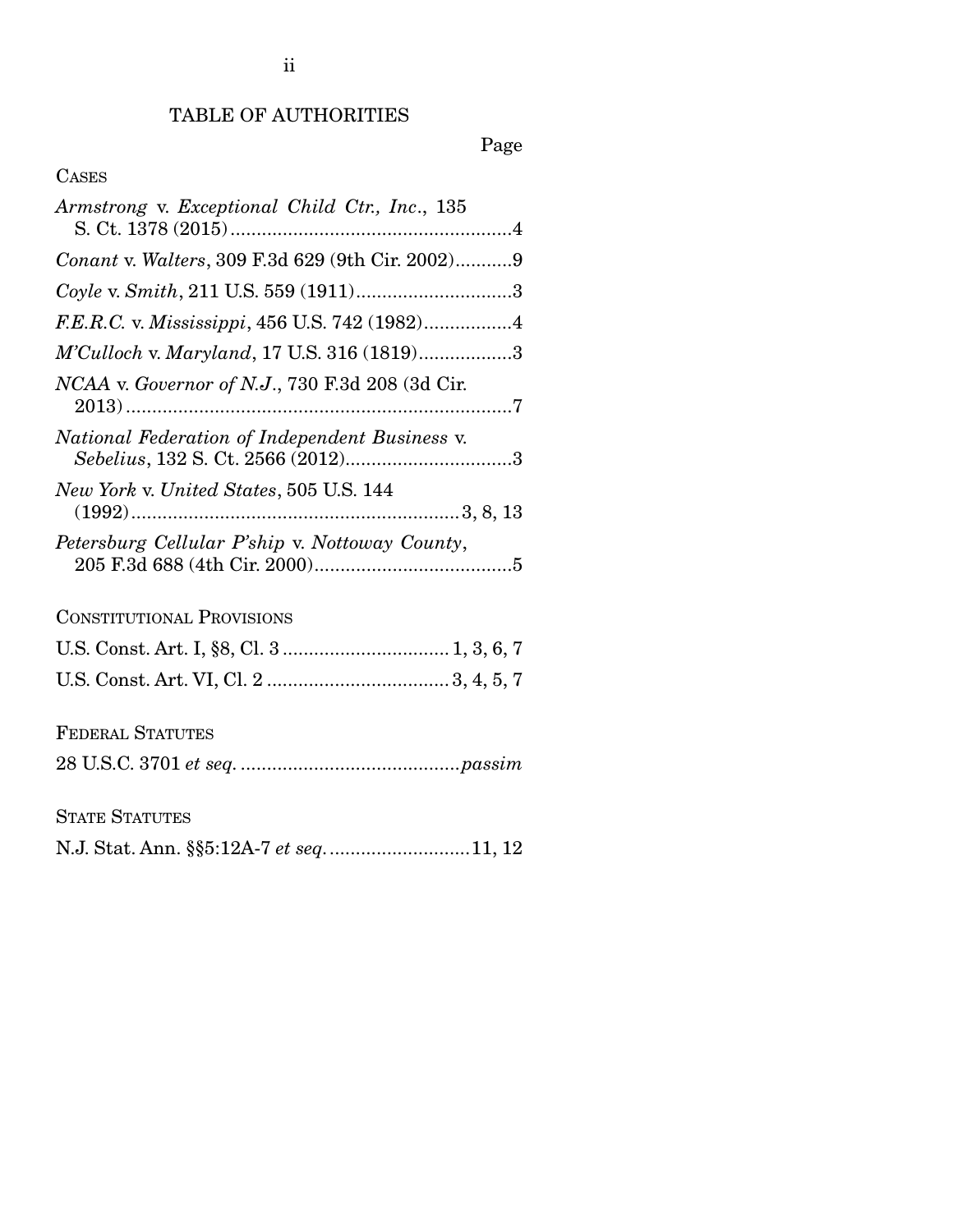## TABLE OF AUTHORITIES – Continued

Page

OTHER AUTHORITIES

| Allison H. Eid, Preemption and the Federalism<br>$Five, 37 Rutgers L.J. 1 (2005) … … … … … … … … 5$                                    |  |
|----------------------------------------------------------------------------------------------------------------------------------------|--|
| Caleb Nelson, <i>Preemption</i> , 86 Va. L. Rev. 225                                                                                   |  |
| Erwin Chemerinsky, Jolene Forman, Allen Hop-<br>per, Sam Kamin, Cooperative Federalism and<br>Marijuana Regulation, 62 UCLA L. Rev. 74 |  |
|                                                                                                                                        |  |
| Jack N. Rakove, <i>Original Meanings</i> (1996) 4                                                                                      |  |
|                                                                                                                                        |  |
| The Records of the Federal Convention of 1787                                                                                          |  |

iii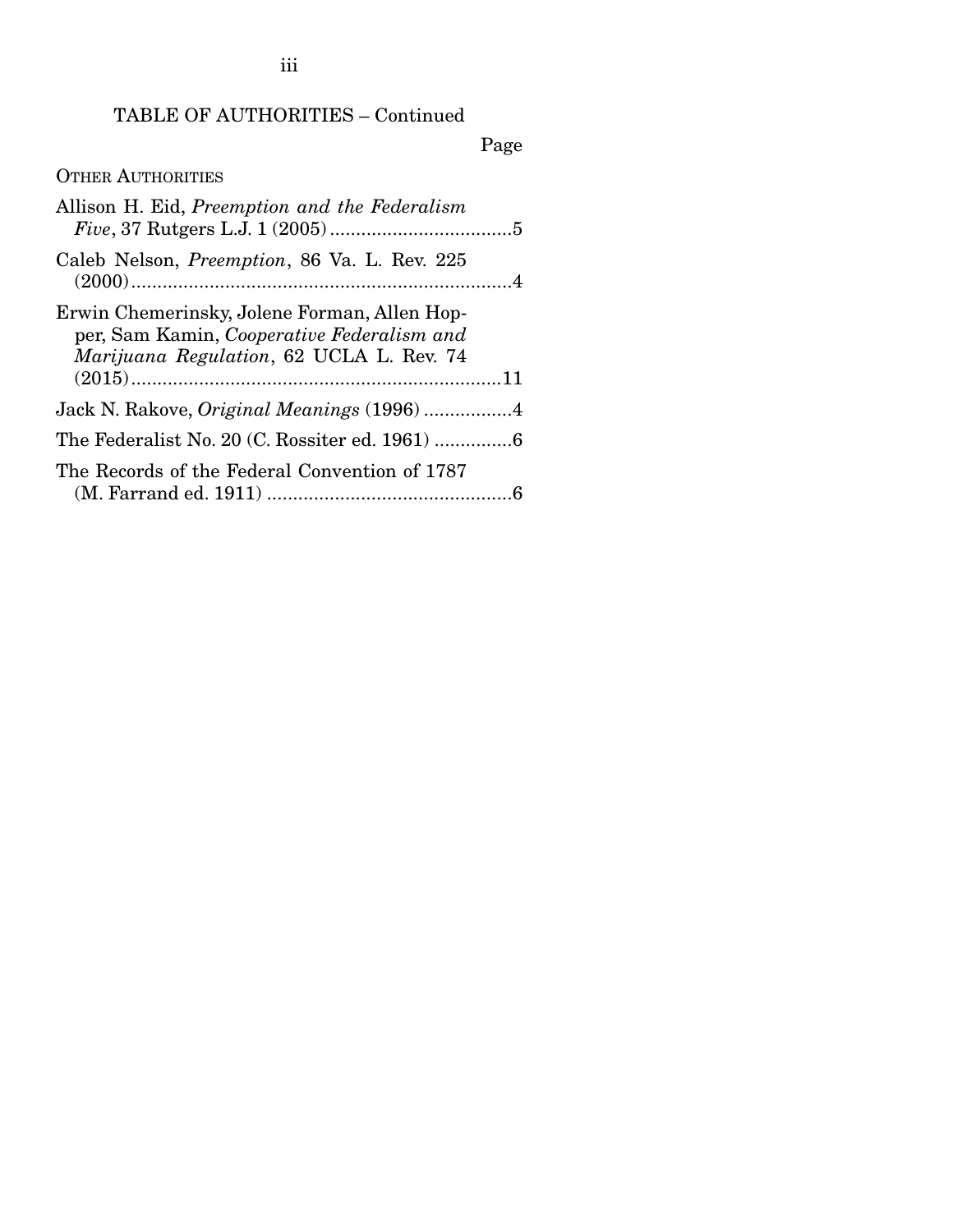#### INTRODUCTION

 Today, it is a state law crime for Monmouth Park to offer its patrons the opportunity to wager on the outcome of professional and amateur sports contests ("sports betting"). This is true not because New Jersey citizens or lawmakers want sports betting at Monmouth Park to be a crime, in fact the opposite is true, but only because a federal injunction requires state officials to treat that state law criminal prohibition as extant and binding state law, despite the repeal of such prohibition by the state lawmakers. This is a quintessential example of federal commandeering of state legislative and executive sovereign functions.

 Respondents attempt to normalize this bizarre result. They portray PASPA as a commonplace federal statute with ordinary preemptive effect. They argue this case is a repeat of *Christie I* and no more deserving of this Court's attention than any other preemption case. They are wrong.

 Federal statutes that preempt state law do so as a consequence of the creation of some federal rule governing commerce.<sup>1</sup> That's not what PASPA does. PASPA regulates the content of state law without any federal rule governing commerce as its foundation. After the expansion to PASPA's scope in *Christie II*, PASPA has now produced the extraordinary federal injunction ordering New Jersey officials to treat state

<sup>&</sup>lt;sup>1</sup> The Commerce Clause is the only suggested federal power that could support PASPA.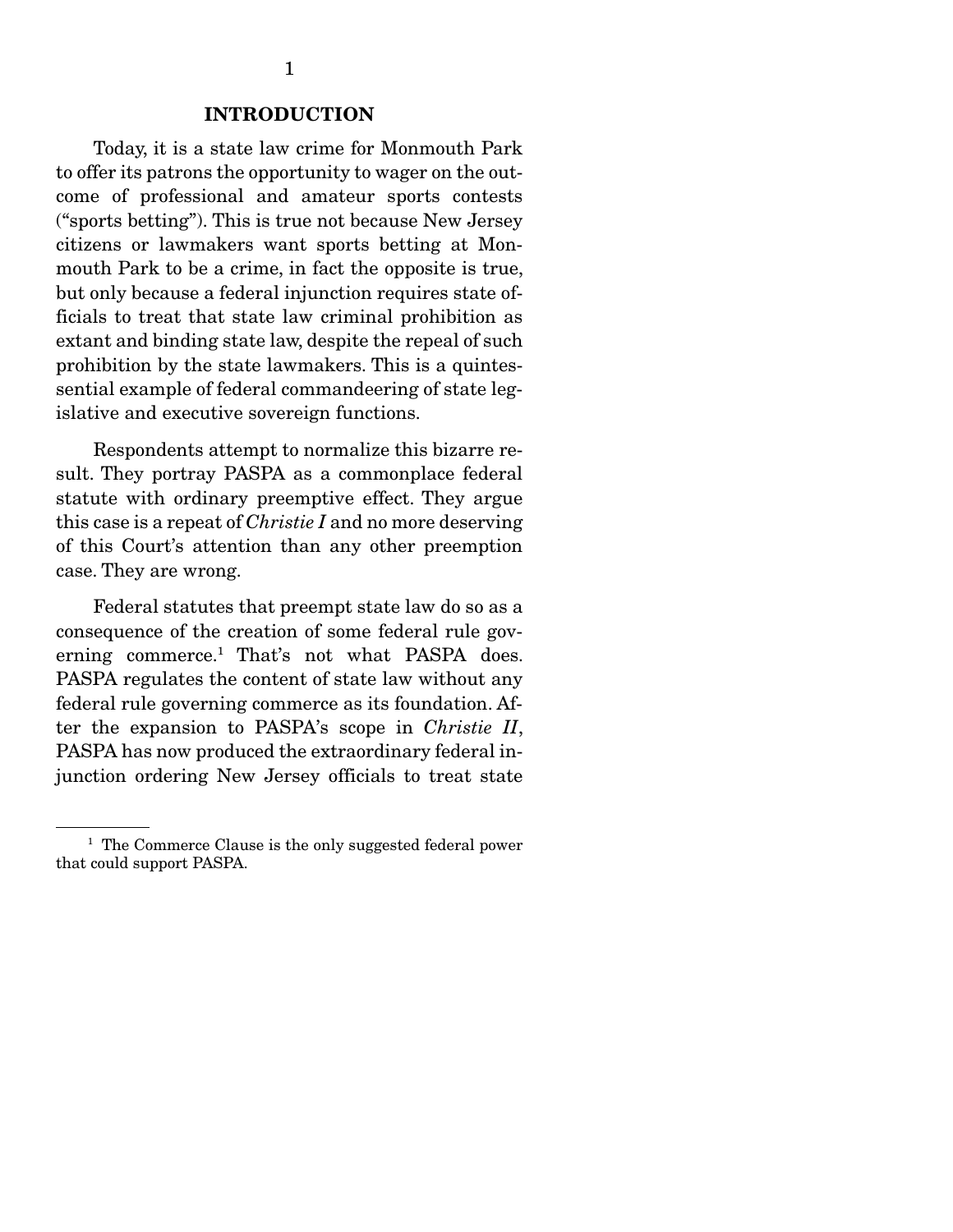law as prohibiting activity that New Jersey's citizens and lawmakers have chosen not to prohibit.

 In urging this Court to wait for other circuits to weigh in, or for New Jersey's lawmakers to try again, respondents completely ignore the three decisions from state courts of last resort that conflict in principle with the decision below, fail to acknowledge that New Jersey already has lifted its prohibition on sports gambling at locations other than currently-licensed casinos and racetracks, and say not a word about the significance of the decision below for the numerous state laws authorizing daily fantasy sports wagering.

 Petitioners have already relied once on what the court of appeals, respondents, and the United States said was permissible, only to have them change their minds when petitioners took them at their word. Delay in resolving the important legal issues in this case is unwarranted and will likely sound the death knell for Monmouth Park as a self-sustaining thoroughbred racetrack.

### I. THIS IS NOT AN ORDINARY PREEMP-TION CASE.

 Respondents argue that "PASPA is a straightforward exercise of Congress' power to preempt the operation of state laws that conflict with federal policy on matters within Congress' purview." Br. in Opp. 22. But unlike routine instances of preemption, PASPA does not establish an independent federal rule governing commercial conduct.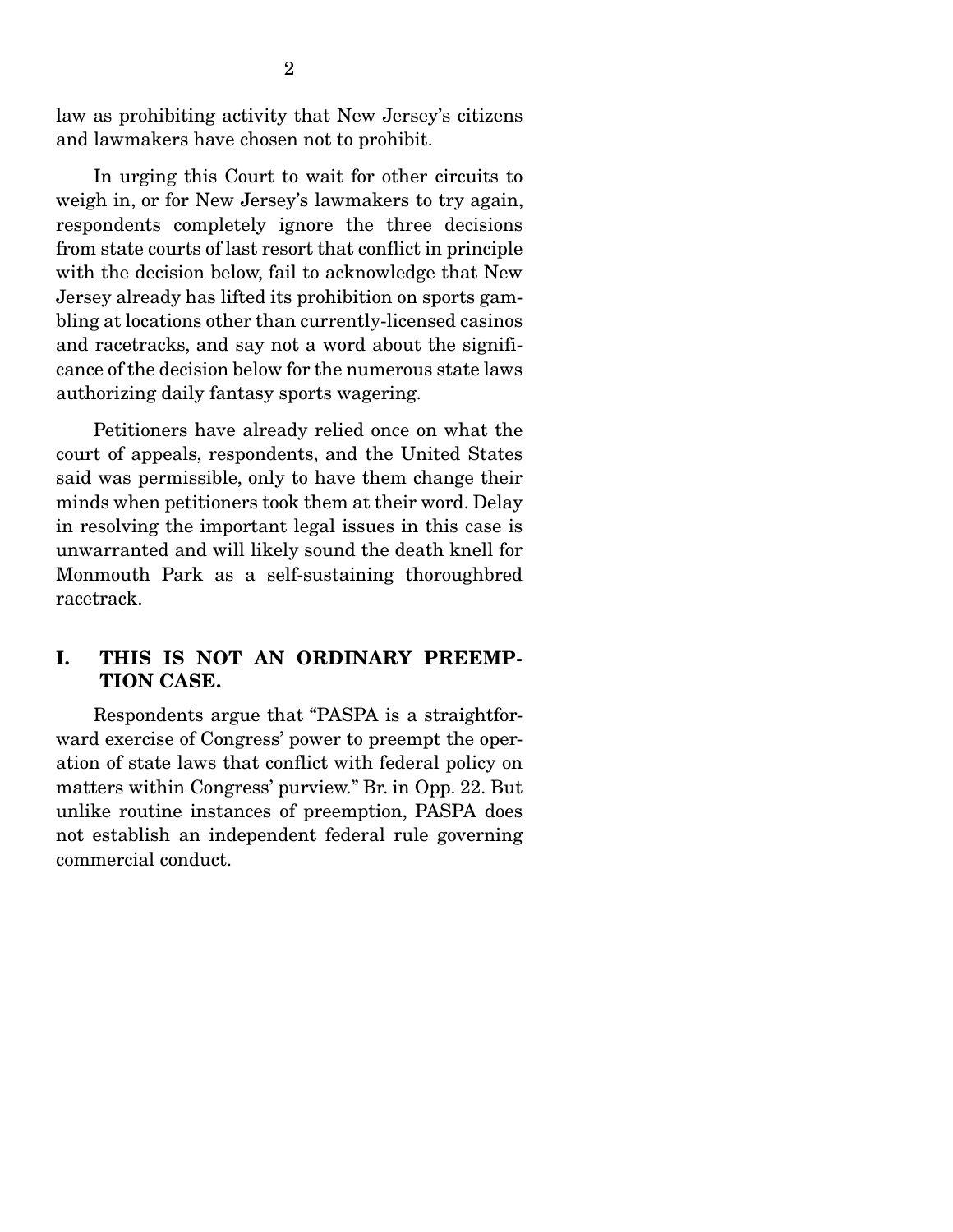The Constitution "has never been understood to confer upon Congress the ability to require the States to govern according to Congress' instructions." *New York* v. *United States*, 505 U.S. 144, 162 (1992) (citing *Coyle* v. *Smith*, 211 U.S. 559 (1911)); *National Federation of Independent Business* v. *Sebelius*, 132 S. Ct. 2566, 2602 (Roberts, C.J., joined by Breyer and Kagan, JJ.) (noting that the Constitution " 'simply does not give Congress the authority to require the States to regulate.' That is true whether Congress directly commands a State to regulate or indirectly coerces a State to adopt a federal regulatory system as its own.") (quoting *New York*, 505 U.S. at 178). Instead, the Constitution "gives Congress the authority to regulate matters directly and to pre-empt contrary state regulation. Where a federal interest is sufficiently strong to cause Congress to legislate, it must do so directly; it may not conscript state governments as its agents." *New York*, 505 U.S. at 178.

 The Framers deliberately chose to have federal power operate directly on individuals, coupled with the Supremacy Clause, rather than to have federal regulation of States or state laws. *M'Culloch* v. *Maryland*, 17 U.S. 316, 404-405 (1819) ("The government of the Union \* \* \* is, emphatically and truly, a government of the people. \* \* \* Its powers are granted by them, and are to be exercised directly on them."); *New York* v. *United States*, 505 U.S. 144, 166 (1992) ("[T]he Framers explicitly chose a Constitution that confers upon Congress the power to regulate individuals, not States. \* \* \* The allocation of power contained in the Commerce Clause,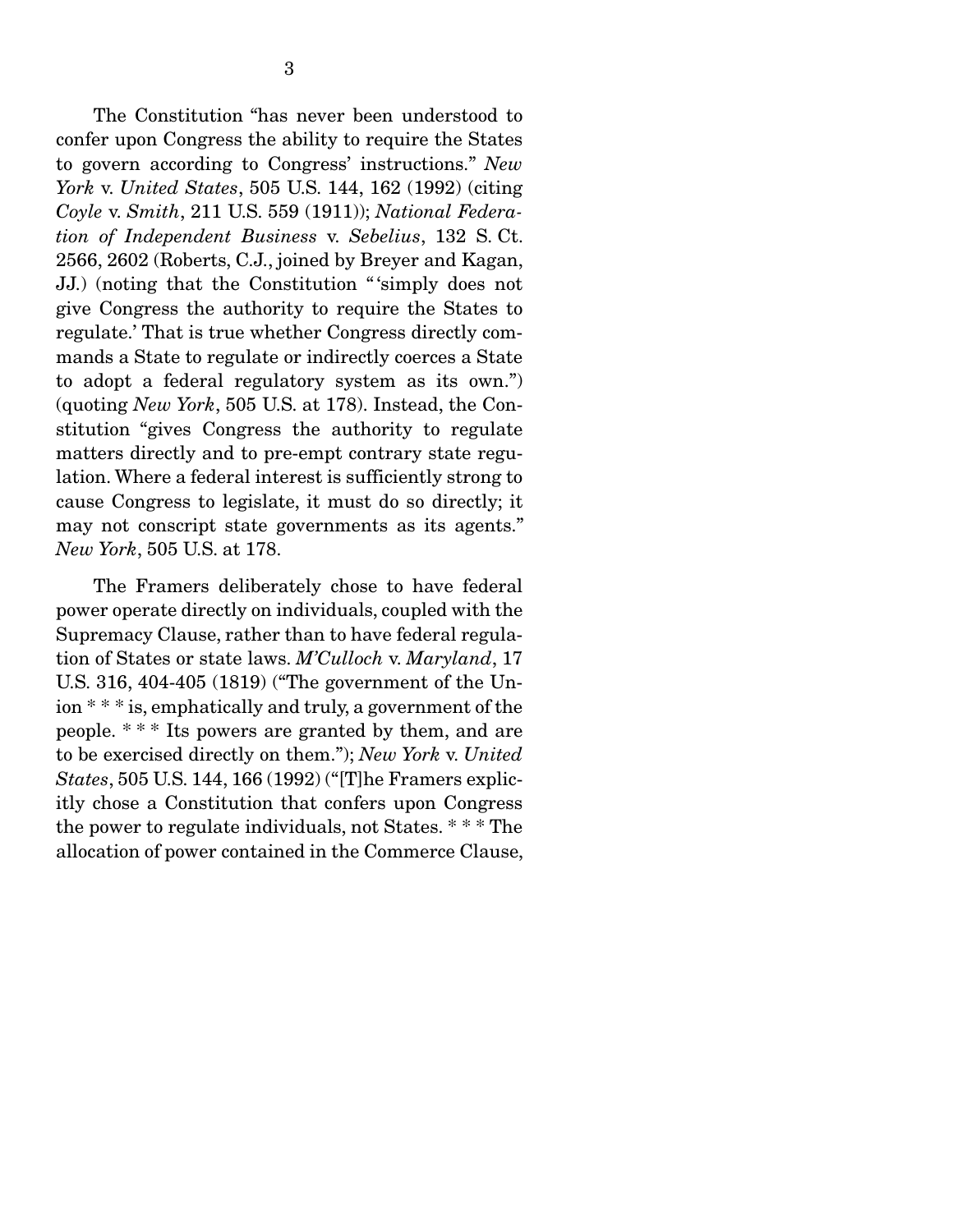for example, authorizes Congress to regulate interstate commerce directly; it does not authorize Congress to regulate state governments' regulation of interstate commerce."). See also *F.E.R.C.* v. *Mississippi*, 456 U.S. 742, 794-795 (1982) (O'Connor, J., dissenting); Jack N. Rakove, *Original Meanings*, 81-82, 171-177 (1996).

 Congress certainly could have written PASPA differently so that it would have ordinary preemptive effect. Congress could have simply prohibited sports betting. In that case, sports betting would be illegal as a matter of federal law, and nothing in state law could provide immunity. That's how preemption works: Congress tells the people what they must do, what they may do, or what they can't do. The people must obey that federal law, and the courts, both state and federal, must decide cases in accordance with that federal law, "any Thing in the Constitution or Laws of any State to the Contrary notwithstanding." U.S. Const. Art. VI, Cl. 2. The Supremacy Clause merely "creates a rule of decision" and "instructs courts what to do when state and federal law clash." *Armstrong* v. *Exceptional Child Ctr., Inc.*, 135 S. Ct. 1378, 1383 (2015). The federal law stands on its own bottom, can be enforced without regard to state law, and requires nothing of state law other than it give way to superior federal law. See Caleb Nelson, *Preemption*, 86 Va. L. Rev. 225, 252 (2000) (noting that "the Supremacy Clause says that courts must apply all valid rules of federal law. To the extent that applying state law would keep them from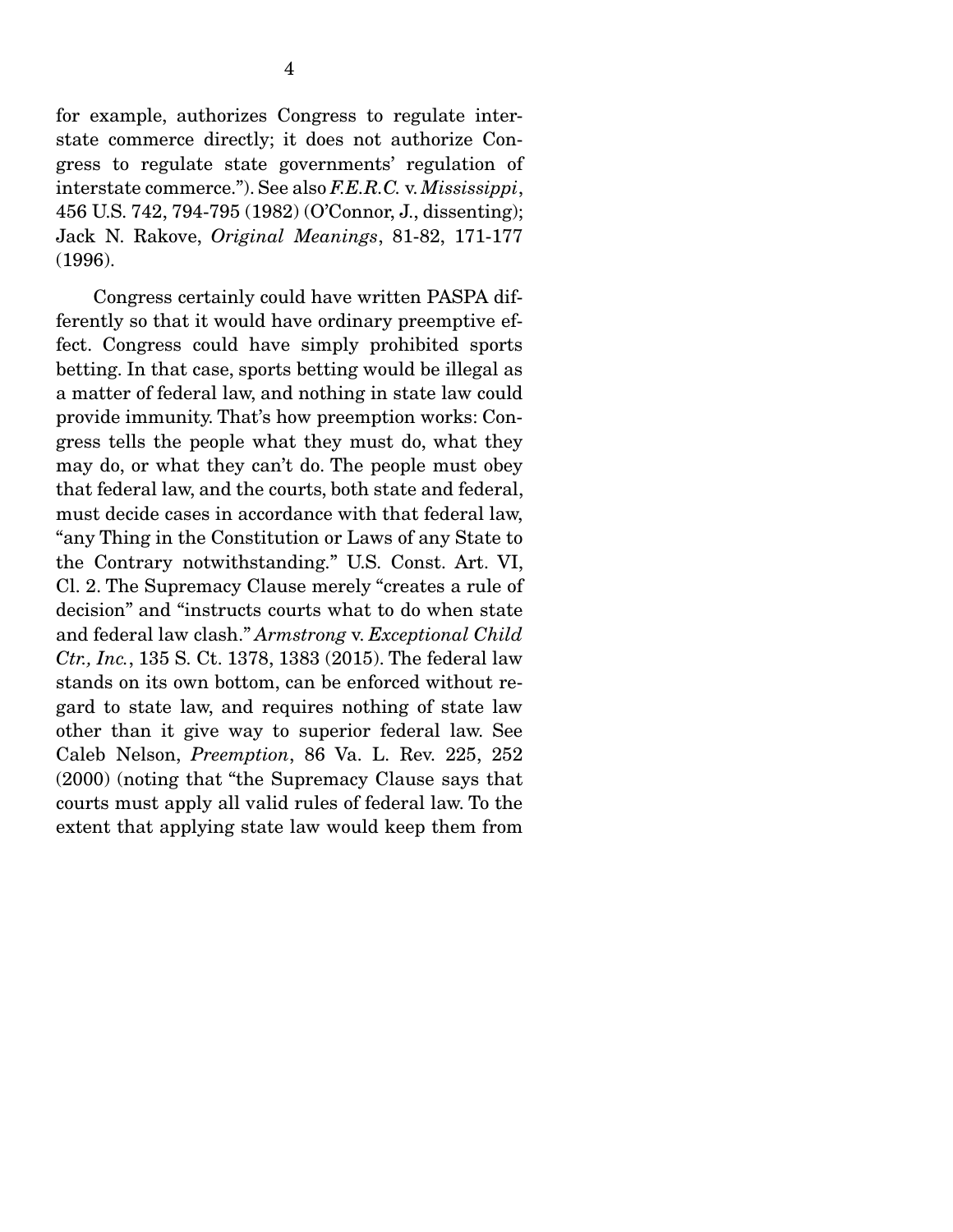doing so, the Supremacy Clause requires courts to disregard the state rule and follow the federal one."); Allison H. Eid, *Preemption and the Federalism Five*, 37 Rutgers L.J. 1, 38 (2005) (noting that preemption is the "doctrinal descendant" of the Supremacy Clause, which "acts as a conflict-of-laws principle that instructs courts to apply federal law in the event of a conflict with state law"); *Petersburg Cellular P'ship* v. *Nottoway County*, 205 F.3d 688, 703 (4th Cir. 2000) (Niemeyer, J.) ("Congress may govern directly the people \* \* \* [b]ut it may not govern the states for the purpose of indirectly exacting its will on the people. Preemption involves the direct federal governance of the people in a way that supersedes concurrent state governance of the same people, not a federal usurpation of state government \* \* \* for federal ends.").

 But PASPA was not written that way, nor is it what PASPA does. As respondents themselves put it, the "federal policy" adopted by PASPA is not aimed at sports gambling, but at "state-sponsored" sports gambling. Br. in Opp. at i. ("Congress enacted the Professional and Amateur Sports Protection Act ('PASPA') to stop the spread of state-sponsored sports gambling.").

 PASPA prohibits the States from authorizing sports betting. That's not a regulation of commerce; that's a regulation of the States' regulation of commerce. That's not a federal law telling the people what they can't do, anything in state law to the contrary notwithstanding. That's not a federal law that stands on its own bottom requiring nothing of state law other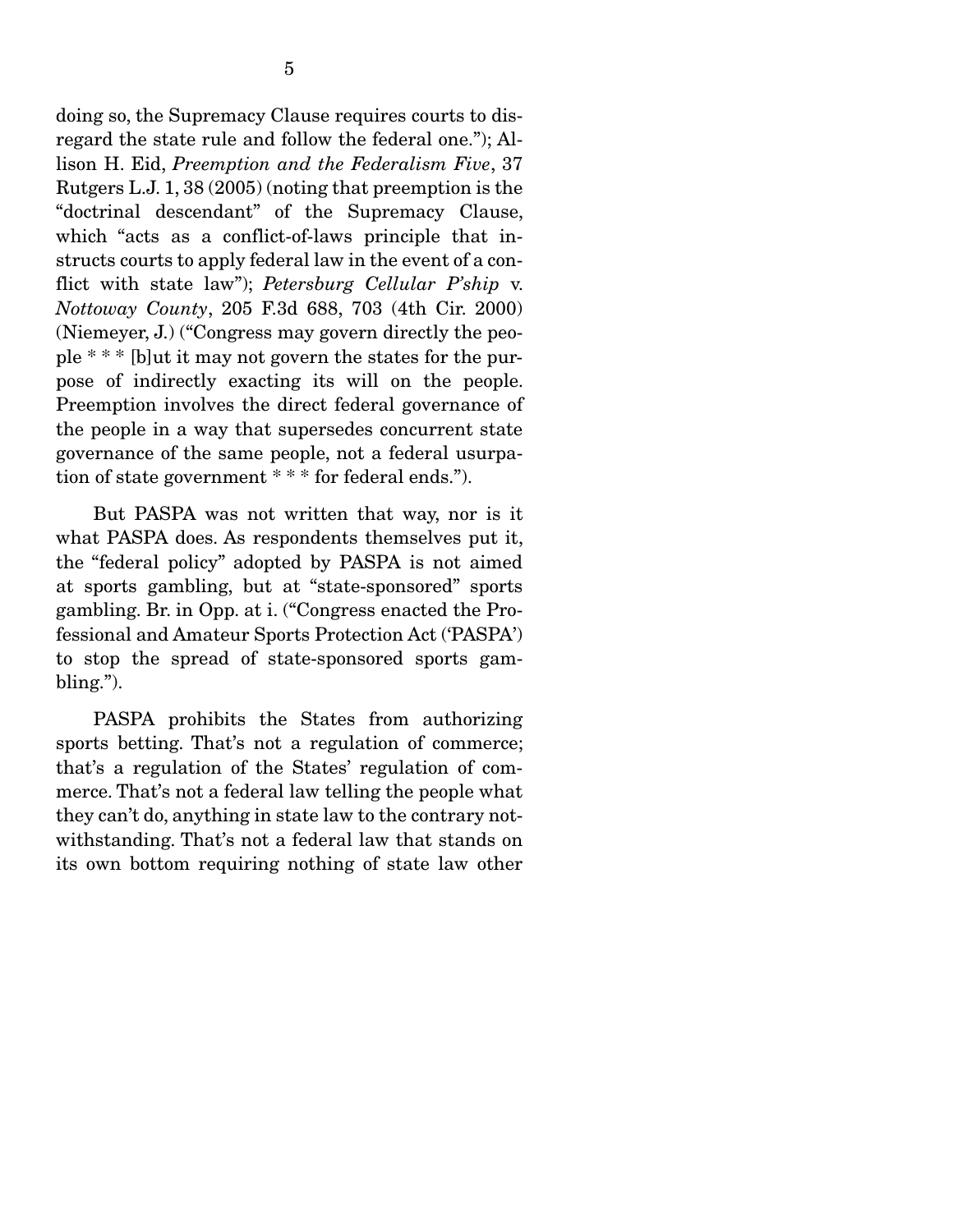than to give way to superior law. Instead, PASPA is a federal law that dictates the content of state law. It can't be enforced without regard to state law, because its very point is to control state law – exactly what the Framers viewed as a "solecism in theory" that had been "exploded on all hands." The Federalist No. 20, p. 138 (C. Rossiter ed. 1961) ("a sovereignty over sovereigns, a government over governments, a legislation for communities, as contradistinguished from individuals, as it is a solecism in theory, so in practice it is subversive of the order and ends of civil polity."); 2 The Records of the Federal Convention of 1787, p. 9 (M. Farrand ed. 1911) ("The practicability of making laws, with coercive sanctions, for the States as political bodies, had been exploded on all hands.") (statement of James Madison).

 This distinctive feature of PASPA produced the extraordinary injunction in this case. If PASPA were the ordinary Commerce Clause statute portrayed by respondents, state law could be displaced and state officials ordered to stand aside while federal law was enforced. Instead, state officials have been ordered to treat state law as prohibiting activity that state lawmakers, implementing the will of its citizens, have chosen not to prohibit.2

<sup>2</sup> Petitioners do not attach some talismanic power to the word "repeal." Other words are equally able to express the point that state lawmakers have chosen to no longer prohibit certain conduct, yet a federal decree nevertheless requires state officials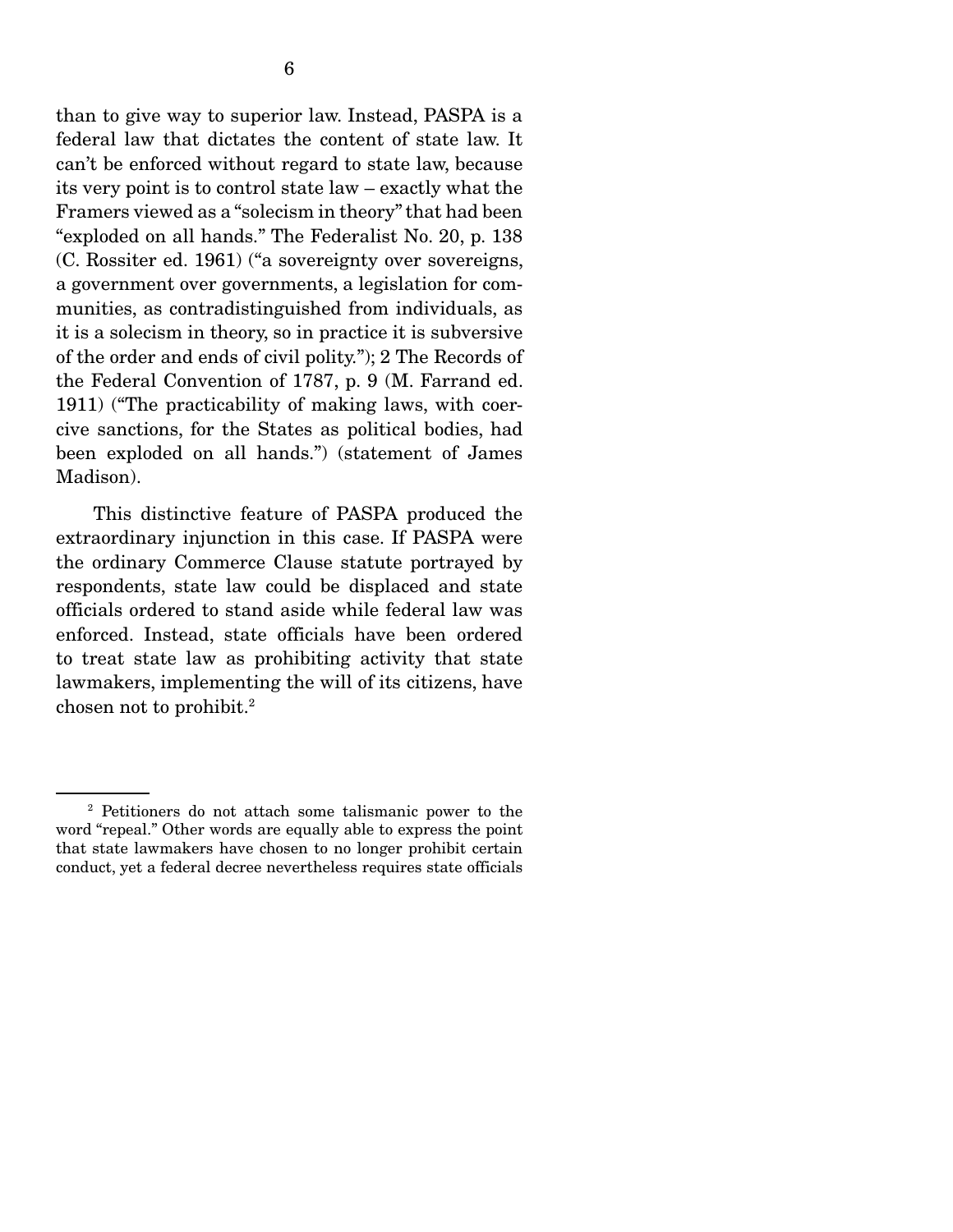On respondents' view, preemption is not simply the result of the rule of priority established by the Supremacy Clause, enabling Congress to enact laws governing commerce that are legally effective notwithstanding state law. Instead, on respondents' view, Congress has the power to decide what commercial activity States may not authorize, untethered to Congress' own direct regulation of commerce. Yet with years to look and much legal talent to do the looking, neither respondents nor any of the many judges who have heard this case have identified a single Act of Congress under the Commerce Clause (other than PASPA itself) that purports to preempt state law except as an adjunct to direct federal regulation (or deregulation). More than a year elapsed between the filing of the complaint in *Christie I* and Judge Vanaskie's observation that "PASPA stands alone in telling the states that they may not regulate an aspect of interstate commerce that Congress believes should be prohibited." *NCAA* v. *Governor of N.J.*, 730 F.3d 208, 246 n.4 (3d Cir. 2013) (Vanaskie, J., dissenting) ("Significantly, the majority opinion does not cite any case that sustained a federal statute that purported to regulate the states under the Commerce Clause where there was no underlying federal scheme of regulation or deregulation."). Three more years have come and gone, and respondents have yet to find another example.

to consider what was repealed (or lifted, removed, abrogated, annulled, revoked, withdrawn, rescinded, discontinued, or abandoned) as a still-standing state law prohibition of that conduct.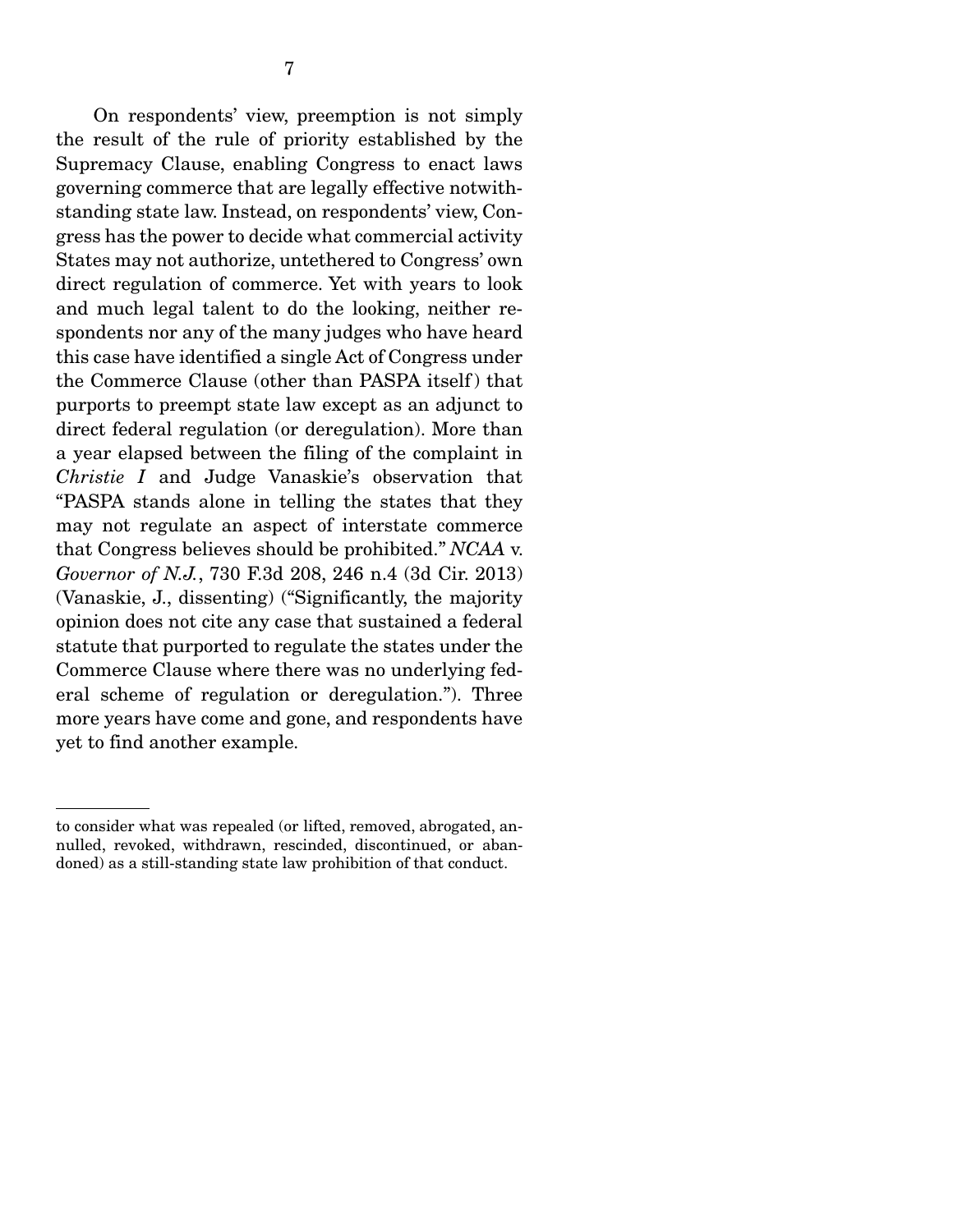Petitioners' challenge does not threaten any of the statutes cited by respondents (other than PASPA itself ). See Br. in Opp. at 24 n.4. So long as Congress establishes the rule by which commerce is to be conducted, contrary state law can be displaced, no matter how much that result disappoints any particular State. But what petitioners deny is that Congress can "preempt" state law by coercing state sovereign functions without creating a federal regulatory or deregulatory rule regulating interstate commerce.

### II. THIS CASE PRESENTS AN IMPORTANT CONSTITUTIONAL QUESTION.

 Most preemption cases present questions of statutory interpretation: how much of state law is displaced by the federal regulation (or federal deregulation). They rarely involve a challenge to the constitutionality of the federal statute.

 But at the very least, PASPA raises serious constitutional concerns under the anti-commandeering doctrine, as the Third Circuit held in *Christie I*. In the absence of constitutional concerns, the most straightforward interpretation of PASPA would be that States cannot allow sports gambling. And given that PASPA was crafted before *New York* was decided, this might accurately reflect the mindset of the drafters.

 If PASPA prohibits States from allowing sports gambling, it prohibits them from repealing prohibitions on sports gambling, and thereby requires them to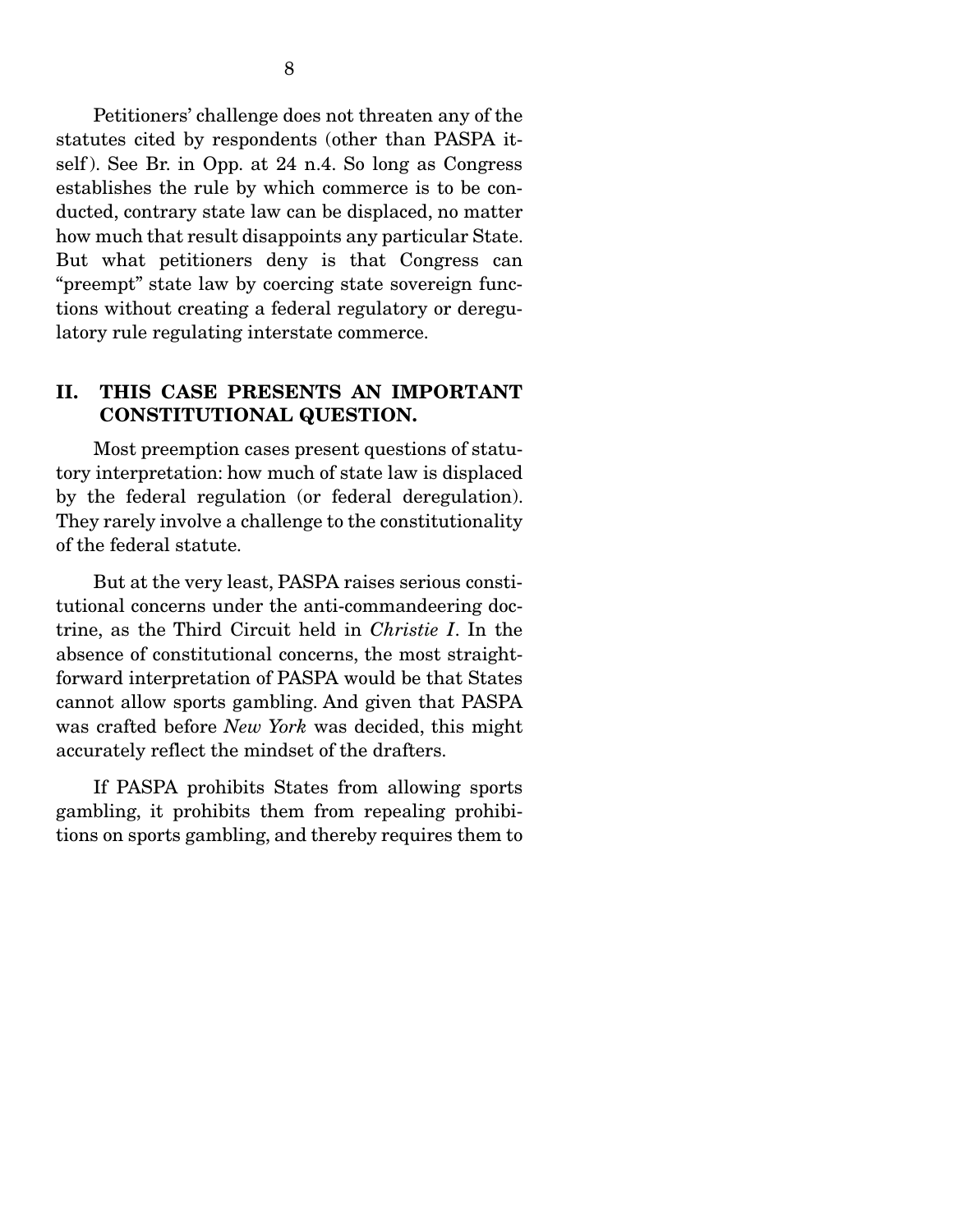prohibit sports gambling. But that would plainly violate the anti-commandeering doctrine. *Conant* v. *Walters*, 309 F.3d 629, 646 (9th Cir. 2002) (Kozinski, J., concurring) ("If the federal government could make it illegal under federal law to remove a state-law penalty, it could then accomplish exactly what the commandeering doctrine prohibits: The federal government could force the state to criminalize behavior it has chosen to make legal.").

 Respondents know this. That knowledge has produced the interpretive gymnastics that have plagued this litigation, with respondents and the lower courts first trying, in *Christie I*, to save PASPA by distinguishing between authorization and repeal. But when the State responded with a repeal, respondents and the lower courts tried again to formulate a construction of PASPA, attempting distinctions between partial repeal and total repeal, between permissible partial repeals and impermissible partial repeals (with the distinction between the two determined by the unhelpful and the undefined test of "common sense" (Audio of Third Circuit En Banc Oral Argument, http://www.ca3. uscourts.gov/oral-argument-recordings, of C.A. No. 14- 4546 at 38th minute)), and even between acts that are repeals on their face and what respondents consider "true repeals." See Br. in Opp. at 29, 30. If PASPA is to be rescued with a savings construction, that savings construction should produce a workable legal standard to guide state lawmakers. The court of appeals has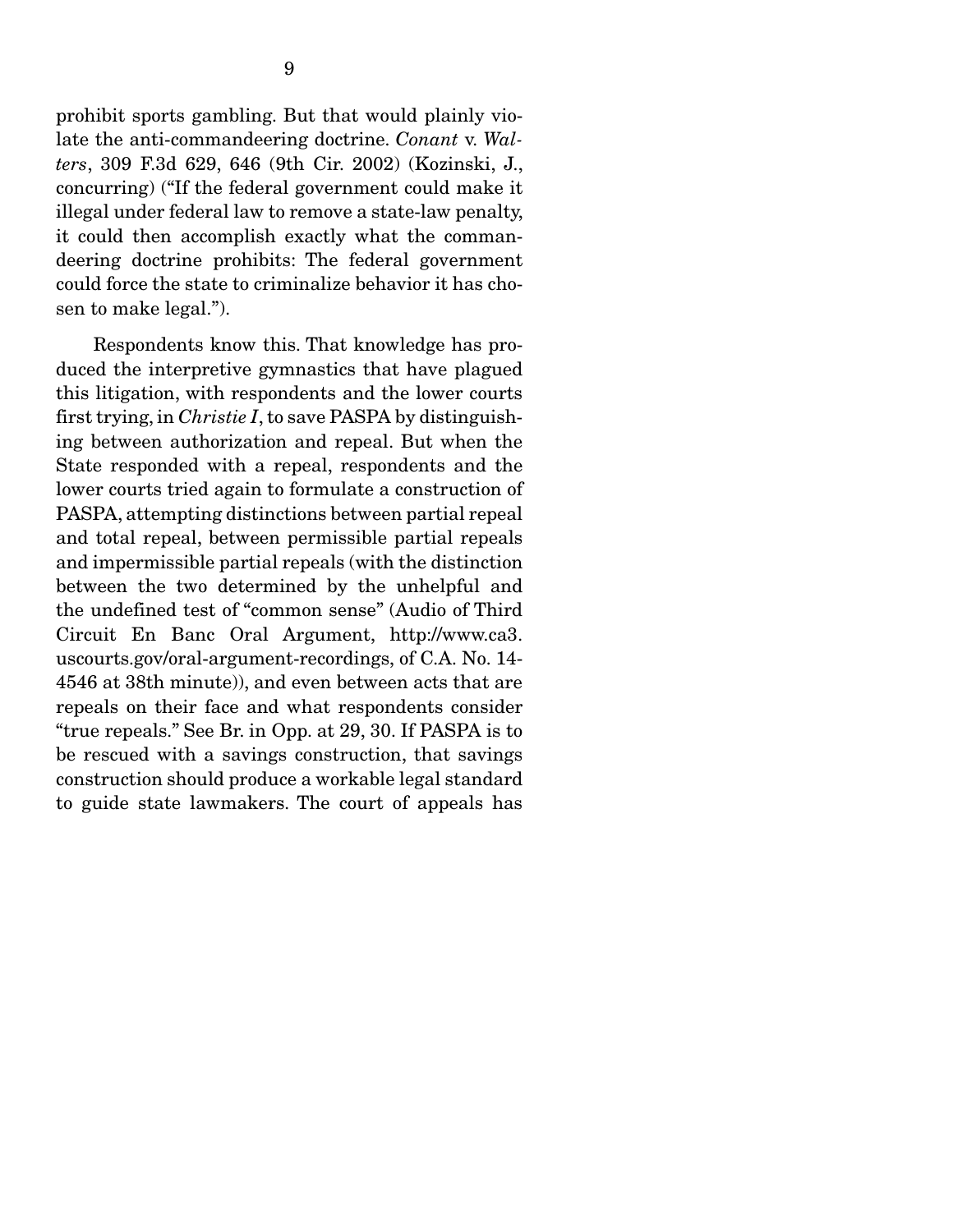surely not done that.<sup>3</sup> Worse, its attempted savings construction does not save: New Jersey officials are under a federal injunction that requires them to treat a state law criminal prohibition as valid and binding state law, even though state lawmakers have lifted that prohibition.

#### III. CERTIORARI SHOULD BE GRANTED NOW.

 Respondents would have this court wait until another State follows New Jersey's path, changes its law, fights with the Leagues in another circuit, and wins in that circuit. But the constitutional rights of one State and its people should not depend on a sister State successfully shouldering the burden of pursuing her own rights elsewhere. This is particularly true given that the anti-commandeering principle is clearly established by this Court and by the decisions of other courts of appeals, and the Third Circuit's opinion conflicts with that principle.

 Respondents also completely ignore the three decisions from state courts of last resort that conflict in principle with the decision below. Those courts have recognized that the national government lacks the constitutional authority to require States to maintain state law prohibitions that the State chooses to lift.

<sup>3</sup> The Third Circuit stated that it "need not \* \* \* articulate a line whereby a partial repeal of a sports wagering ban amounts to an authorization under PASPA" and admitted that it may be impossible for "such a line [to] be drawn." Pet. Appx. A at 24a.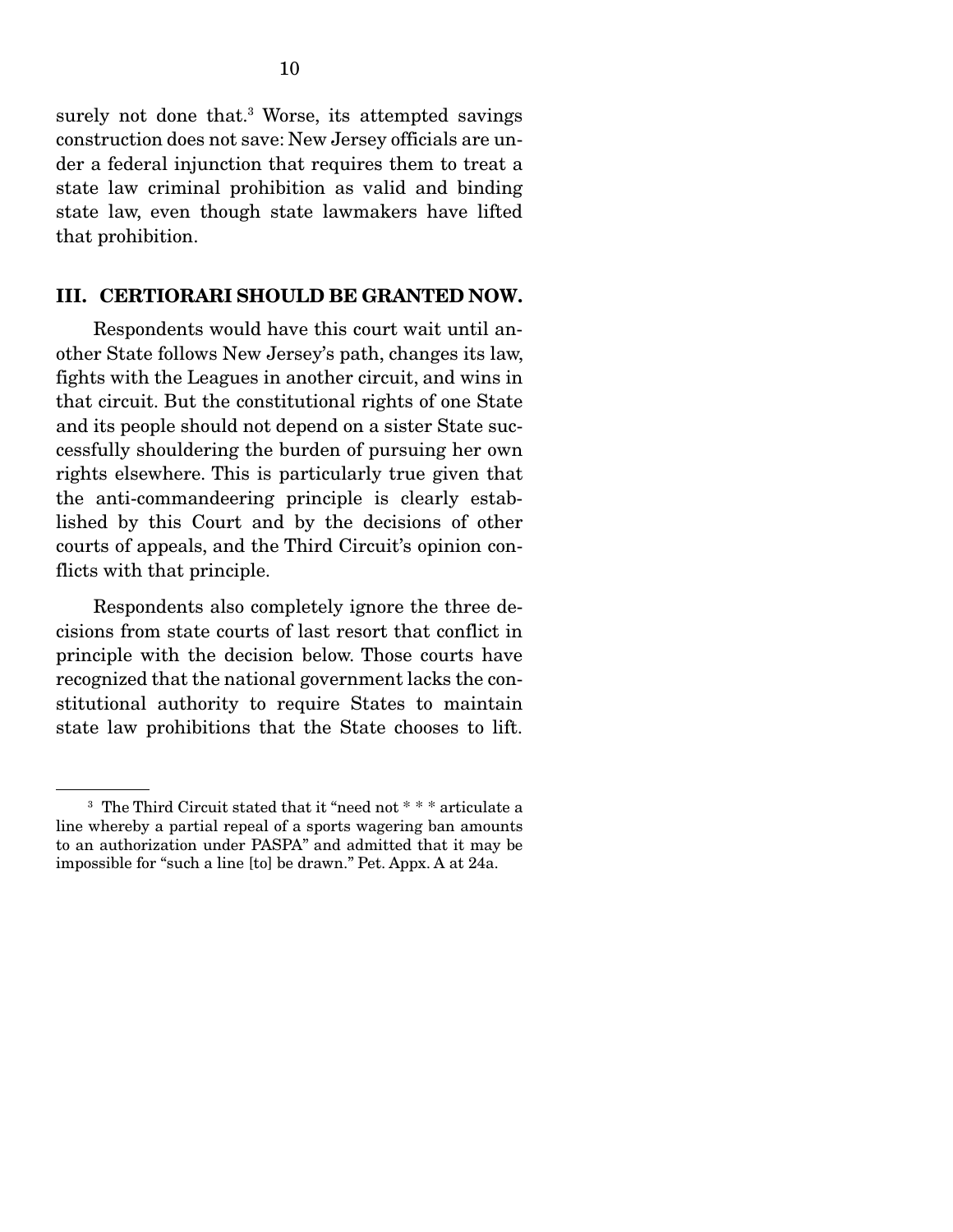See NJTHA Pet. at 11-12. See also Erwin Chemerinsky, *et al.*, *Cooperative Federalism and Marijuana Regulation*, 62 UCLA L. Rev. 74, 103 (2015) ("Because Congress has the authority under the Commerce Clause to prohibit even the intrastate cultivation and possession of marijuana, no state can erect a legal shield protecting its citizens from the reach of the CSA. But at the same time, states' decisions to eliminate state marijuana prohibitions are simply beyond the power of the federal government. The federal government cannot command any state government to criminalize marijuana conduct under state law. From that incontrovertible premise flows the conclusion that if states wish to repeal existing marijuana laws or partially repeal those laws, they may do so without running afoul of federal preemption.") (footnote omitted).

 Respondents also attempt to minimize the harm of delay, noting that the injunction does not prohibit New Jersey from trying again to remove its prohibitions on sports gambling in some still broader way that respondents might deem acceptable. But we've been down that road before. New Jersey shaped the 2014 Act in reliance on the statements of respondents, the United States, and the court of appeals. The lawmaking powers of a sovereign State should not be subject to a game of blind man's bluff – or worse, a game of chicken.

 While suggesting that New Jersey can try again with a broader repeal, respondents incorrectly assert that New Jersey's current repeal is limited to "casinos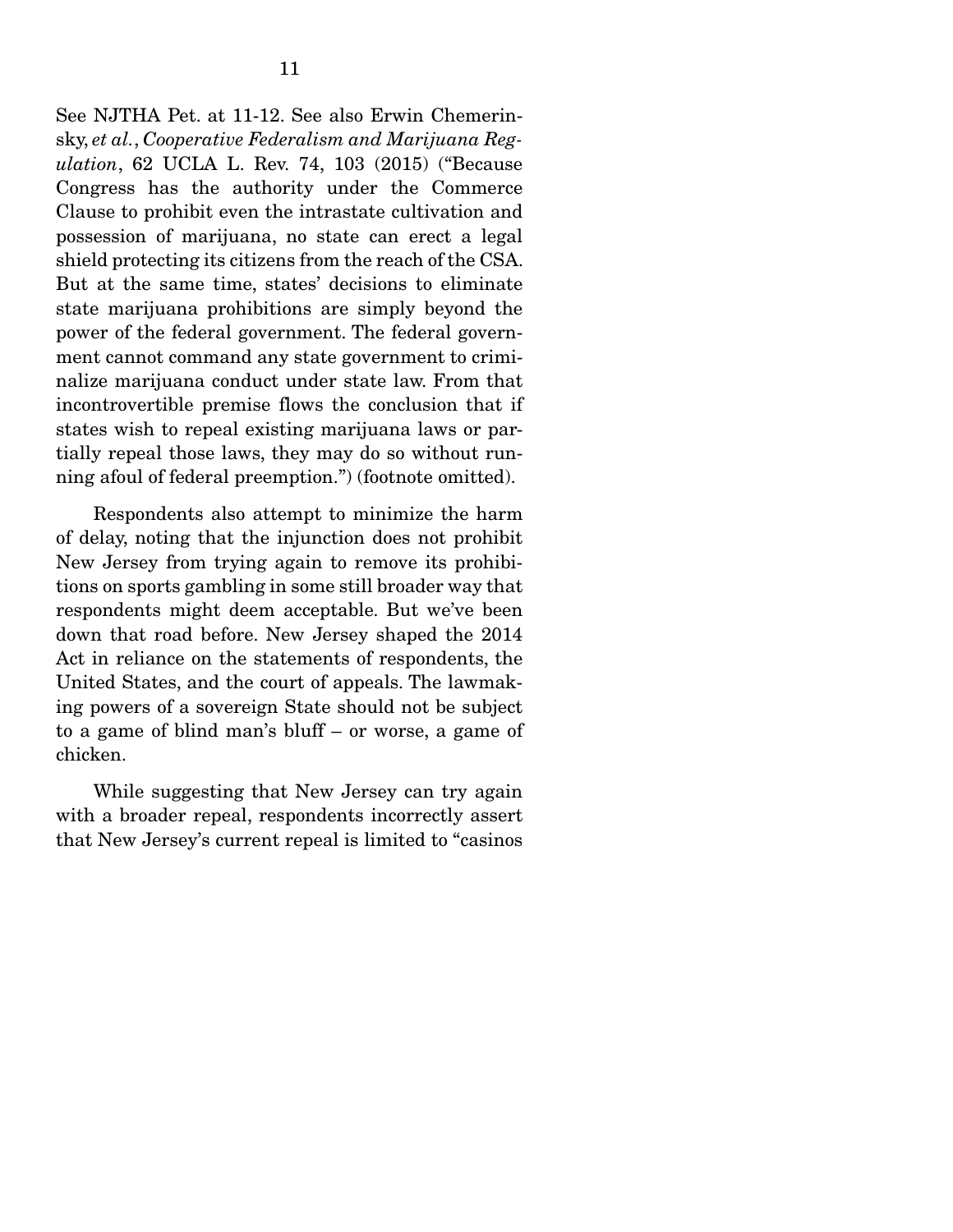and racetracks licensed to offer state-authorized gambling." Br. in Opp. 23; see also Br. in Opp. at 30 (describing the 2014 Act as an "authorization for sports gambling to occur at the state's favored venues for state-authorized gambling"). But under the 2014 Act, sports betting is not illegal at "former" racetracks. Pet. Appx. H at 220a (" 'running or harness horse racetrack' \* \* \* includes any former racetrack where such a meeting was conducted within 15 years prior to the effective date of this act"). There are now two former racetracks in New Jersey: Garden State Park ("GSP") and Atlantic City Racecourse. Neither of these former racetracks holds a gambling license. Indeed, the former GSP racecourse premises is currently the site of a privately owned shopping mall that houses retail stores like Bed Bath & Beyond and Home Depot. The stores in the mall are not "state-authorized" or "state-licensed" gambling venues. And if Monmouth Park were to become a former racetrack and give up its license, its premises would remain a location where sports betting is not illegal under the 2014 Act.

 It would be ironic if respondents' enforcement of PASPA led New Jersey to lift its prohibitions on sports gambling still further in an effort to satisfy respondents. If this Court denies certiorari, Monmouth Park might not survive to see the day when New Jersey is sufficiently expansive in its removal of state law limitations on sports gambling to satisfy respondents. But right now, today, Monmouth Park's liberty is constrained by a state criminal law that is in force, not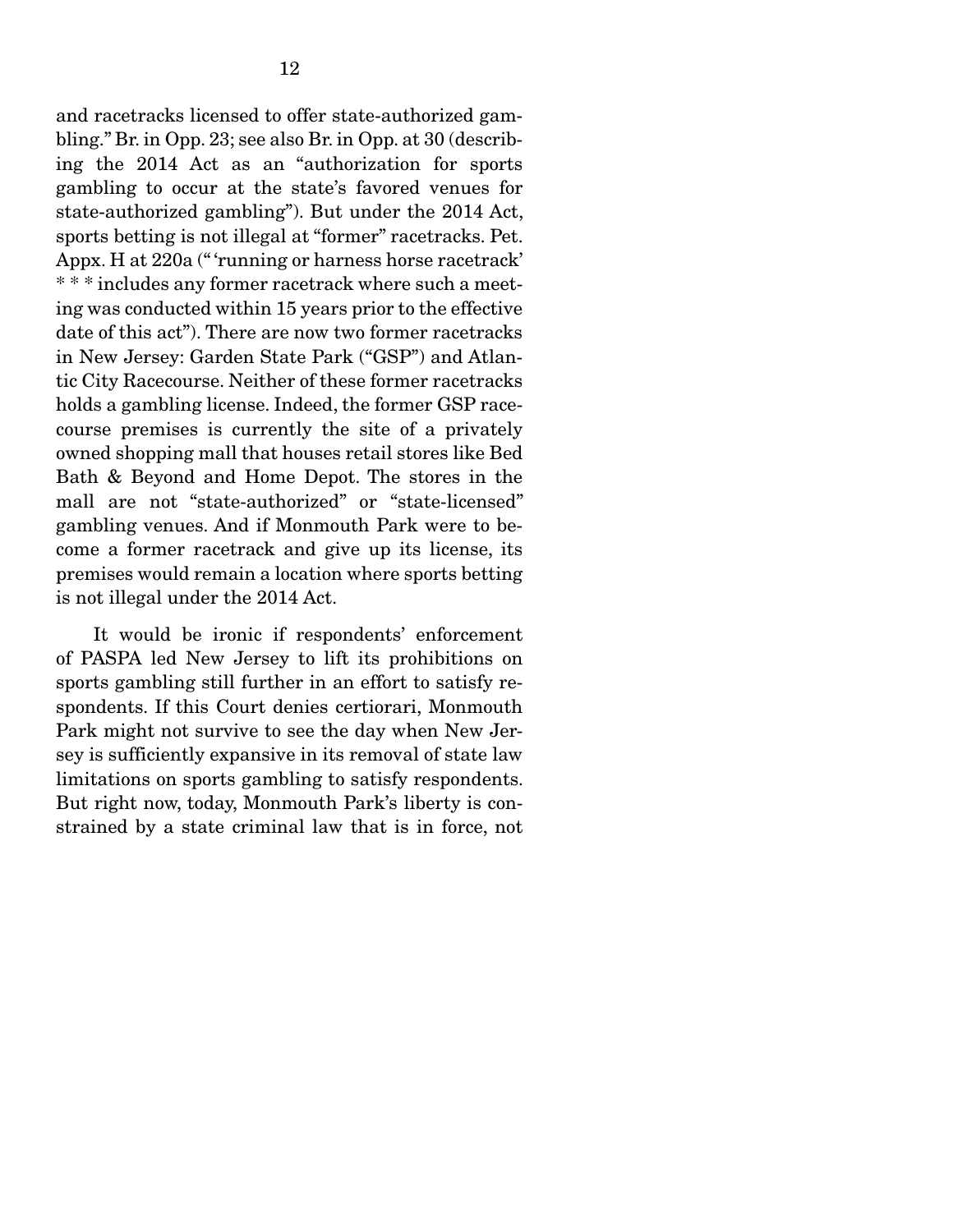because state lawmakers have so legislated, but only because federal officials have so decreed.

#### **CONCLUSION**

--------------------------------- ---------------------------------

 This case presents a conflict between two profoundly different views of the distinction between permissible preemption and impermissible commandeering. For respondents, the difference is between negative commands and positive commands: Congress can prohibit but cannot mandate state action. For petitioners, the difference, drawn directly from *New York*, turns on whether Congress has created a rule that directly governs private behavior and thereby displaces contrary state law, leaving federal law to govern, or instead attempts to indirectly control private behavior through the States by mandating the content of state law or enforcement by state executives.

The petition should be granted.

Respectfully submitted,

RONALD J. RICCIO *Counsel of Record*  ELIOTT BERMAN MCELROY, DEUTSCH, MULVANEY & CARPENTER, LLP 1300 Mount Kemble Avenue Post Office Box 2075 Morristown, New Jersey 07962 (973) 993-8100 rriccio@mdmc-law.com